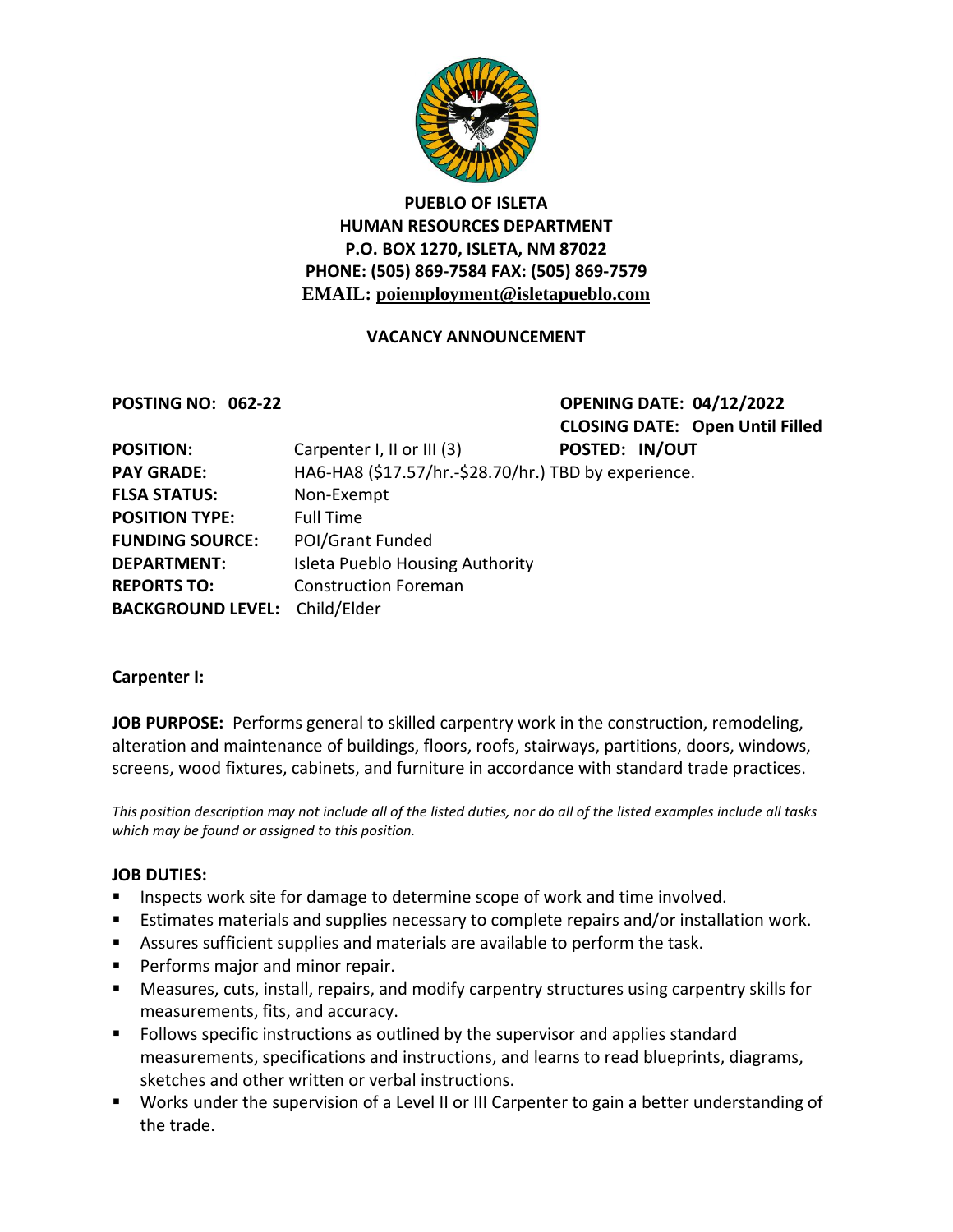- Completes rough carpentry including framing, footings, steps and porches; repairs or replaces roofs; repairs or replaces doors, windows, door locks, baseboards and garage doors.
- **EXT** Cleans and repairs tools or equipment and secures all equipment and tools before leaving work site.
- Maintains a safe work environment using established safety practices and procedures.
- **EXECT** Assists in the performance of other construction related activities such as plumbing, electrical work, painting, floor and ceiling tile and/or finishing concrete as needed.
- Repairs tables, shelves, benches and cabinets.
- **Derates power saws, joiners, wood lathes, planers, and boring, sanding and mortising** machines, or hand carpentry tools and basic construction equipment.
- **Performs other duties as assigned.**

# **SUPERVISION RESPONSIBILITIES:** N/A

## **MINIMUM QUALIFICATIONS/REQUIREMENTS:**

- High School Diploma or GED.
- **Experience in carpentry, construction or production.**
- **Tiwa Speaking preferred.**
- Valid New Mexico driver's license with ability to meet Pueblo of Isleta liability insurance requirements and maintain eligibility for insurance.
- Must be able to pass background check, with NO prior convictions of any felonies.
- **Must be able to comply with the Pueblo of Isleta Drug Free Workplace policies.**

## **KNOWLEDGE, SKILL AND ABILITY REQUIREMENTS:**

- Knowledge of carpentry methods and practices.
- Knowledge of maintenance and use of wood working power and hand tools.
- Knowledge of occupational safety practices and procedures.
- Knowledge of sources of supplies and price trends related to the various grade and qualities of a variety of materials, supplies and equipment.
- Knowledge of estimation of goods, materials and supplies necessary to complete assigned work.
- Knowledge of blueprints, diagrams and schematics.
- Skill in safely utilizing woodworking tools, materials and supplies.
- Skill in estimating costs of materials and time necessary to complete projects.
- **Skill in following verbal and written directions.**
- Skill in establishing and maintaining effective working relationships.
- Ability to read and interpret diagrams, drawings and blueprints.
- Ability to work occasional evenings or weekends and answer emergency calls.

## **PHYSICAL DEMANDS:**

- Work involves a significant amount of standing, walking and or crouching; using hands to handle objects, equipment, controls and reach with arms and hands; using sharp or rough materials, sharp tools and power equipment, and works in confined spaces and at heights over 30 feet.
- **Prolonged standing, climbing, bending, stooping, and kneeling.**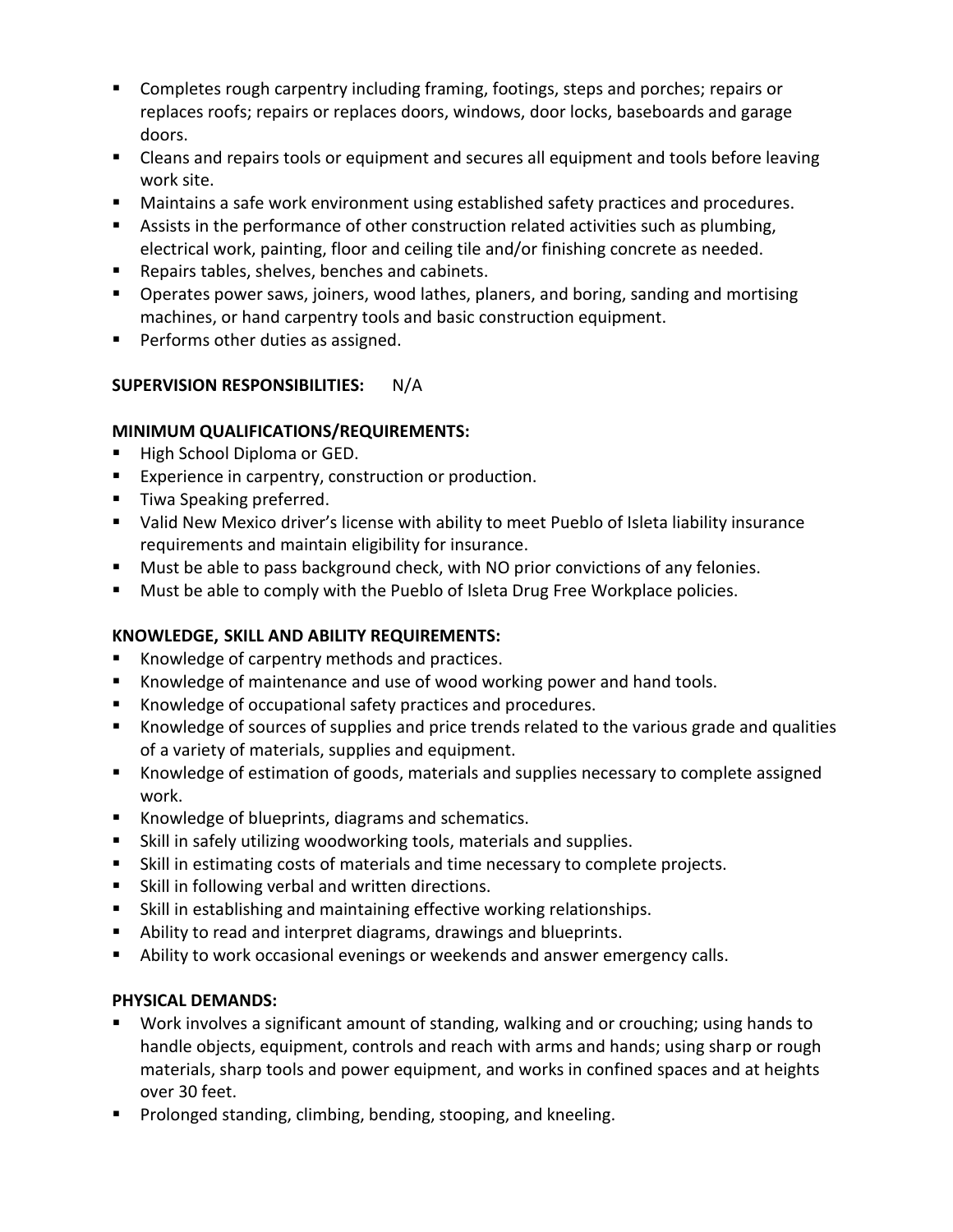**Position requires strenuous tasks and lifting, loading, carrying and transporting materials** and supplies weighing up to 100 lbs.

### **WORK ENVIRONMENT:**

- Work is performed indoors and outdoors.
- Noise level is usually minimal indoors and loud in construction sites.
- Exposure to environmental conditions such as weather conditions, dust, mists, insects, fumes, etc. may occur.
- **Exposure to toxic chemicals and fumes may occur.**
- Work requires use of safety equipment, safety-toe shoes, goggles, gloves, harnesses, helmet, protective face shields and/or hardhats.
- Evening, weekend, and emergency work may be required.
- **May be required to furnish own manual tools.**
- **Travel may be required.**

## **PREFERENCE:**

Tribal and Native American Indian preference shall apply to all positions at the Pueblo of Isleta.

### **Carpenter II:**

**JOB PURPOSE:** Performs general to skilled carpentry work in the construction, remodeling, alteration and maintenance of buildings, floors, roofs, stairways, partitions, doors, windows, screens, wood fixtures, cabinets, and furniture in accordance with standard trade practices.

*This position description may not include all of the listed duties, nor do all of the listed examples include all tasks which may be found or assigned to this position.*

## **JOB DUTIES:**

- **Inspects work site for damage to determine scope of work and time involved.**
- **Estimates materials and supplies necessary to complete repairs and/or installation work.**
- Assures sufficient supplies and materials are available to perform the task.
- **Performs major and minor repair.**
- **Works independently on assigned tasks.**
- Measures, cuts, install, repairs, and modify carpentry structures using carpentry skills for measurements, fits, and accuracy.
- **F** Follows specific instructions as outlined by the supervisor and applies standard measurements, specifications and instructions, or reads blueprints, diagrams, sketches and other written or verbal instructions.
- Completes rough carpentry including framing, footings, steps and porches; repairs or replaces roofs; repairs or replaces doors, windows, door locks, baseboards and garage doors.
- **EXT** Cleans and repairs tools or equipment and secures all equipment and tools before leaving work site.
- Maintains a safe work environment using established safety practices and procedures.
- **EXECT** Assists in the performance of other construction related activities such as plumbing, electrical work, painting, floor and ceiling tile and/or finishing concrete as needed.
- **Repairs tables, shelves, benches and cabinets.**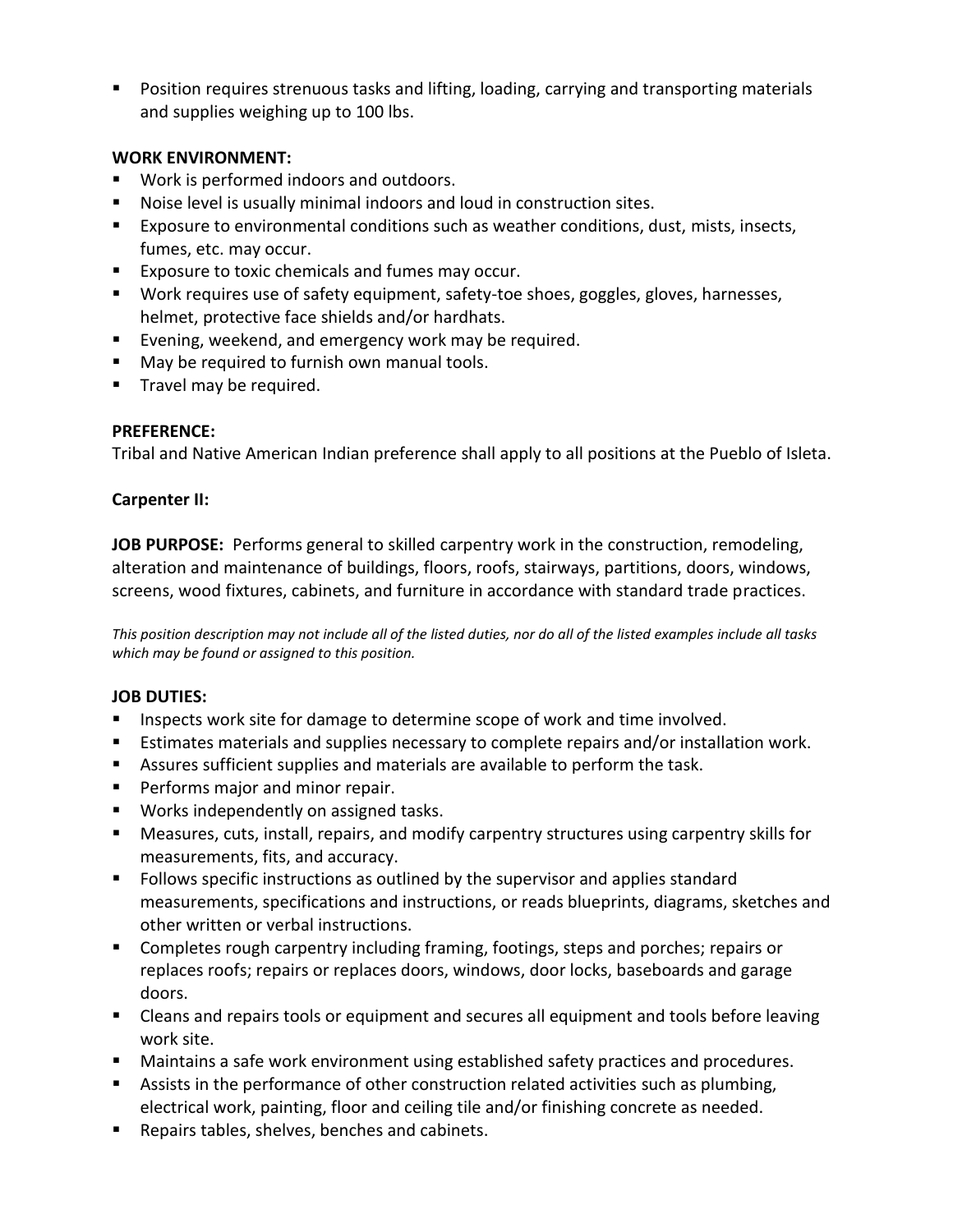- **Dearates power saws, joiners, wood lathes, planers, and boring, sanding and mortising** machines, or hand carpentry tools and basic construction equipment.
- **Performs other duties as assigned.**

## **SUPERVISION RESPONSIBILITIES:** N/A

### **MINIMUM QUALIFICATIONS/REQUIREMENTS:**

- High School Diploma or GED.
- Six years of carpentry, construction or production experience.
- Tiwa Speaking preferred.
- Valid New Mexico driver's license with ability to meet Pueblo of Isleta liability insurance requirements and maintain eligibility for insurance.
- **Must be able to pass background check, with NO prior convictions of any felonies.**
- **Must be able to comply with the Pueblo of Isleta Drug Free Workplace policies.**

# **KNOWLEDGE, SKILL AND ABILITY REQUIREMENTS:**

- Knowledge of carpentry methods and practices.
- Knowledge of maintenance and use of wood working power and hand tools.
- Knowledge of occupational safety practices and procedures.
- Knowledge of sources of supplies and price trends related to the various grade and qualities of a variety of materials, supplies and equipment.
- Knowledge of estimation of goods, materials and supplies necessary to complete assigned work.
- Knowledge of blueprints, diagrams and schematics.
- Skill in safely utilizing woodworking tools, materials and supplies.
- Skill in estimating costs of materials and time necessary to complete projects.
- **Skill in following verbal and written directions.**
- Skill in establishing and maintaining effective working relationships.
- Ability to read and interpret diagrams, drawings and blueprints.
- Ability to work occasional evenings or weekends and answer emergency calls.

## **PHYSICAL DEMANDS:**

- Work involves a significant amount of standing, walking and or crouching; using hands to handle objects, equipment, controls and reach with arms and hands; using sharp or rough materials, sharp tools and power equipment, and works in confined spaces and at heights over 30 feet.
- **Prolonged standing, climbing, bending, stooping, and kneeling.**
- **Position requires strenuous tasks and lifting, loading, carrying and transporting materials** and supplies weighing up to 100 lbs.

# **WORK ENVIRONMENT:**

- Work is performed indoors and outdoors.
- Noise level is usually minimal indoors and loud in construction sites.
- Exposure to environmental conditions such as weather conditions, dust, mists, insects, fumes, etc. may occur.
- Exposure to toxic chemicals and fumes may occur.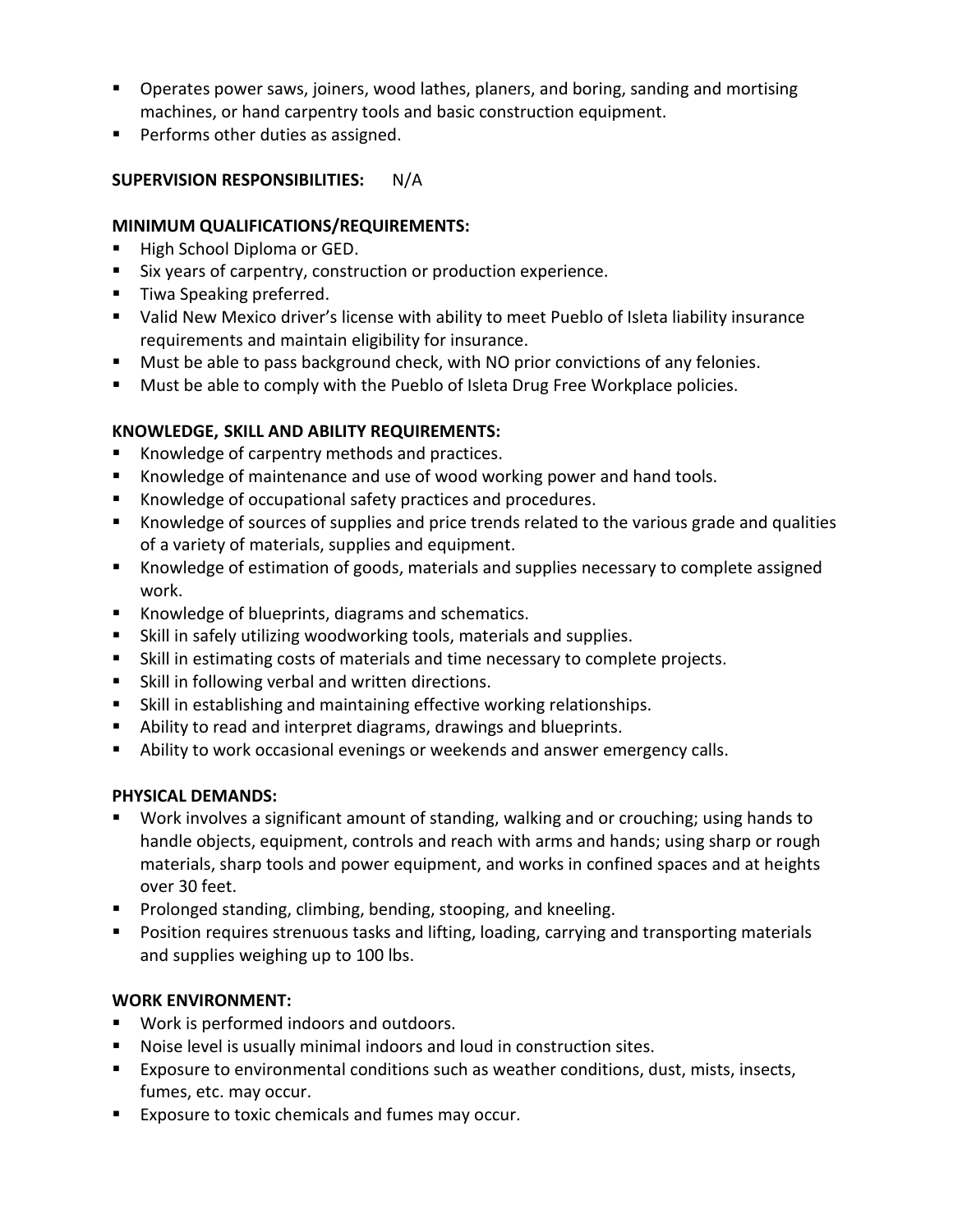- Work requires use of safety equipment, safety-toe shoes, goggles, gloves, harnesses, helmet, protective face shields and/or hardhats.
- Evening, weekend, and emergency work may be required.
- **May be required to furnish own manual tools.**
- **Travel may be required.**

### **PREFERENCE:**

Tribal and Native American Indian preference shall apply to all positions at the Pueblo of Isleta.

### **Carpenter III:**

**JOB PURPOSE:** Performs general to skilled carpentry work in the construction, remodeling, alteration and maintenance of buildings, floors, roofs, stairways, partitions, doors, windows, screens, wood fixtures, cabinets, and furniture in accordance with standard trade practices. Provides on-site leadership to carpenters.

*This position description may not include all of the listed duties, nor do all of the listed examples include all tasks which may be found or assigned to this position.*

### **JOB DUTIES:**

- **Coordinates the work of other Carpenters in completion of work orders; assists others with** more complex tasks.
- Guides the work of employees in supporting roles, including assigning workload and monitoring employee performance.
- Sets the pace of the work and demonstrates proper work methods.
- Assures that plans, blueprints, materials and supplies, and tools are on-site and available.
- **EXP** Checks work while in progress to ensure that required work procedures, methods, and deadlines are being met.
- Assures that safety and housekeeping rules and regulations are followed.
- Keeps the superintendent informed of status and progress of work, and causes of work delays.
- **Inspects work site for damage to determine scope of work and time involved.**
- **Estimates materials and supplies necessary to complete repairs and/or installation work.**
- Assures sufficient supplies and materials are available to perform the task.
- **Performs major and minor repair.**
- Measures, cuts, install, repairs, and modify carpentry structures using carpentry skills for measurements, fits, and accuracy.
- Follows specific instructions as outlined by the supervisor and applies standard measurements, specifications and instructions, or reads blueprints, diagrams, sketches and other written or verbal instructions.
- **Completes rough carpentry including framing, footings, steps and porches; repairs or** replaces roofs; repairs or replaces doors, windows, door locks, baseboards and garage doors.
- **EXT** Cleans and repairs tools or equipment and secures all equipment and tools before leaving work site.
- Maintains a safe work environment using established safety practices and procedures.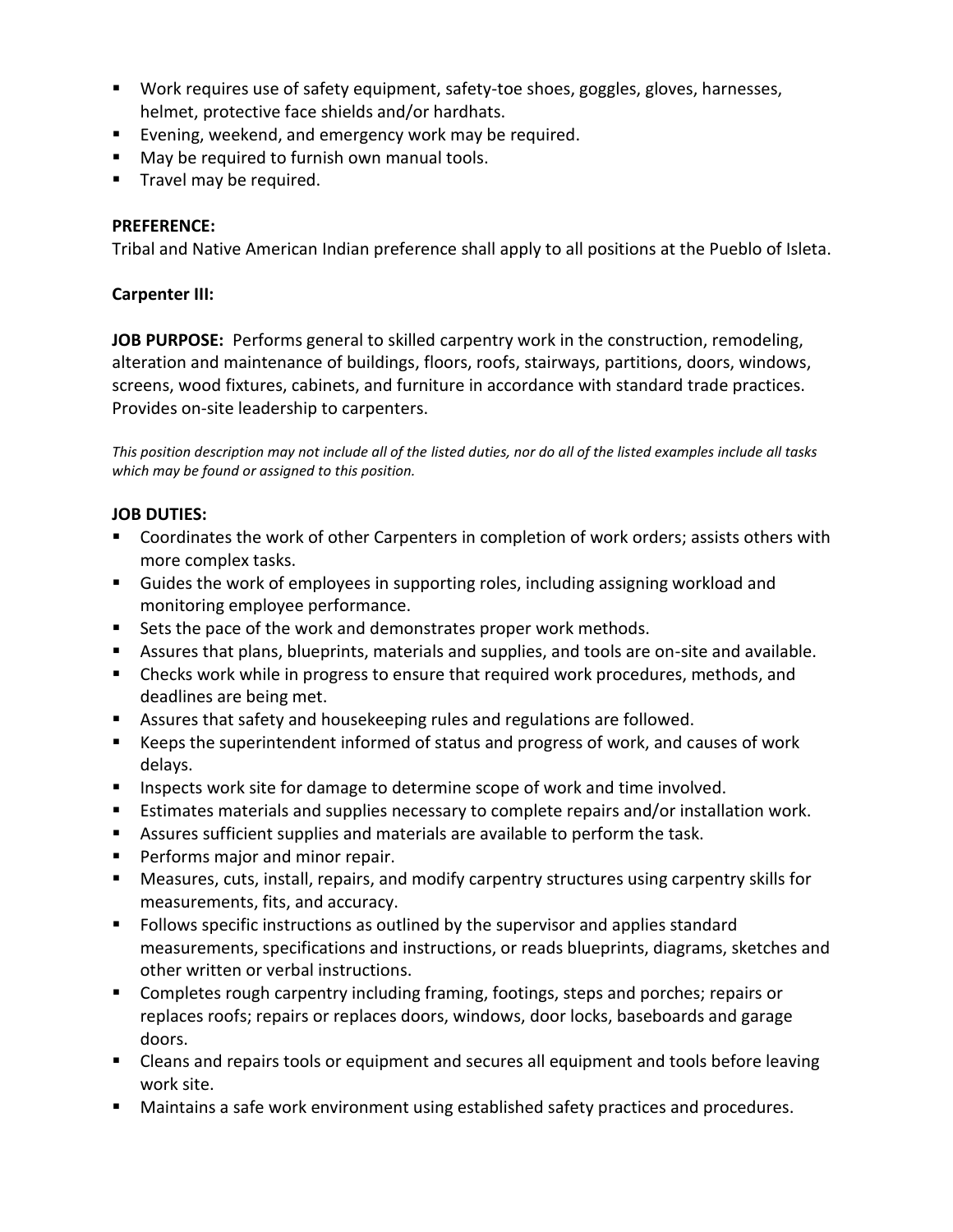- **EXECT** Assists in the performance of other construction related activities such as plumbing, electrical work, painting, floor and ceiling tile and/or finishing concrete as needed.
- **Repairs tables, shelves, benches and cabinets.**
- **Dearates power saws, joiners, wood lathes, planers, and boring, sanding and mortising** machines, or hand carpentry tools and basic construction equipment.
- **Performs other duties as assigned.**

## **SUPERVISION RESPONSIBILITIES:**

May be assigned to Crew Leadership position for new construction and renovation projects.

# **MINIMUM QUALIFICATIONS/REQUIREMENTS:**

- High School Diploma or GED.
- **Eleven years of construction or production experience.**
- **Tiwa Speaking preferred.**
- Valid New Mexico driver's license with ability to meet Pueblo of Isleta liability insurance requirements and maintain eligibility for insurance.
- **Must be able to pass background check, with NO prior convictions of any felonies.**
- **Must be able to comply with the Pueblo of Isleta Drug Free Workplace policies.**
- **Must have fingerprinting completed prior to employment.**

# **KNOWLEDGE, SKILL AND ABILITY REQUIREMENTS:**

- Knowledge of carpentry methods and practices.
- Knowledge of maintenance and use of wood working power and hand tools.
- Knowledge of occupational safety practices and procedures.
- Knowledge of sources of supplies and price trends related to the various grade and qualities of a variety of materials, supplies and equipment.
- Knowledge of estimation of goods, materials and supplies necessary to complete assigned work.
- Knowledge of blueprints, diagrams and schematics.
- Skill in safely utilizing woodworking tools, materials and supplies.
- Skill in estimating costs of materials and time necessary to complete projects.
- **Skill in following verbal and written directions.**
- Skill in establishing and maintaining effective working relationships.
- Ability to lead and train employees.
- Ability to read and interpret diagrams, drawings and blueprints.
- Ability to work occasional evenings or weekends and answer emergency calls.

## **PHYSICAL DEMANDS:**

- Work involves a significant amount of standing, walking and or crouching; using hands to handle objects, equipment, controls and reach with arms and hands.
- **Prolonged standing, climbing, bending, stooping, and kneeling.**
- Work involves using sharp or rough materials, sharp tools and power equipment, and working in confined spaces and at heights over 30 feet.
- **Position requires strenuous tasks and lifting, loading, carrying and transporting materials** and supplies weighing up to 100 lbs.